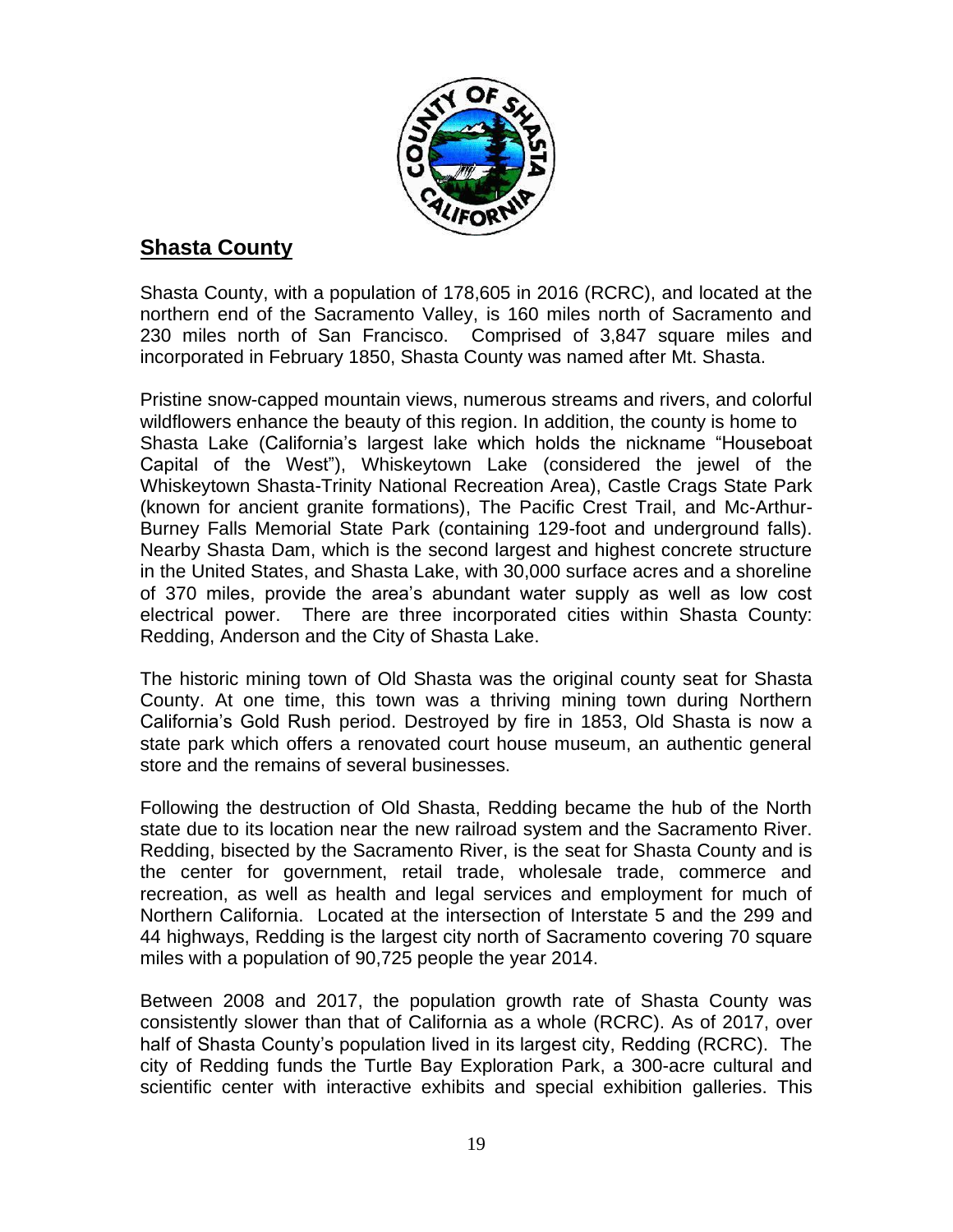park, located in the heart of the city, focuses on the Sacramento River's ecosystem and its surrounding forests.

Source: U.S. Census Bureau, 2014-2018 American Community Survey 5-Year Estimates; RCRCNet.org

Currently featured at the park are three museums, a summer butterfly house, the Arboretum on the River, Paul Bunyan's Forest Camp and a visitor's center. Also open to the public are a wildlife exhibit, an aviary, 10 different gardens and five fine art exhibits. Crossing the Sacramento River is The Sundial Bridge of Turtle Bay, which is a harp-shaped pedestrian bridge with a clear glass bottom, completed in July 2004 to link the Turtle Bay Exploration Park's north and south campuses.

Located south of Redding are the cities of Anderson and Cottonwood, both located on the Sacramento River. The Anderson River Park and the region's only Outlet Shopping Center are located in Anderson. Located in the eastern region of Shasta County is the rich agricultural area of Fall River Valley which provides 25 percent of the world's wild rice. The town of Burney is also located in the eastern region of Shasta County. The intermountain area offers tranquil lakes, rivers, and the nearby beauty of the McArthur-Burney Falls Memorial State Park.

### DEMOGRAPHICS

- As of 2016, total population was 178,605 (RCRC), of which 20.9% (census.gov) were aged 60+ and 8.41% were aged 75+ (RCRC)
- The population density is roughly 47.2 (RCRC) people per square mile.

# TARGETED POPULATIONS

- Seniors aged 75+ 8.41% (RCRC)
- Poverty 15.2% (census.gov)

### AGRICULTURE – Top Crops

- Cattle Stockers and Feeders
- Nursery Plants Strawberries
- Hay, Other
- Rice, Wild

# LABOR FORCE

- Total population unemployment rate in 2016 was 6.9% (RCRC) compared to 5.4% statewide (RCRC)
- Total labor force in 2016 was 74,700 (RCRC) members.